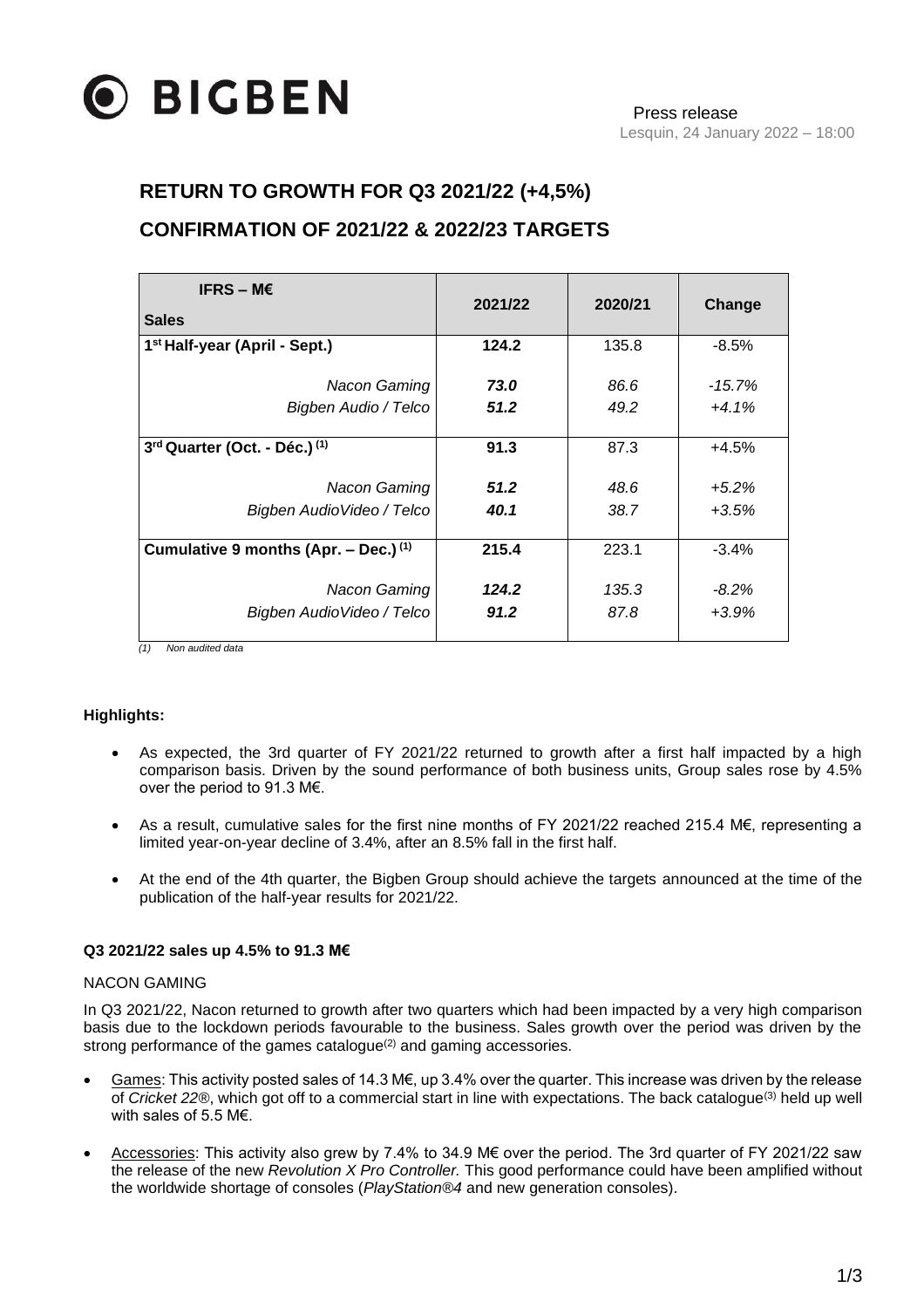### BIGBEN AUDIOVIDEO/TELCO

The business unit posted sales of 40.1 M€, up 3.5% compared to Q3 2020/21.

- Mobile Accessories sales rose by 11.7% over the period to 29.0 M€. This momentum was driven by the *Force Power®, Bigben®, Force Case®* and *Just Green®* ranges, bolstered by the success of the new *iPhone 13* and premium smartphones that are gradually being delivered without chargers. The expansion to other distribution channels also contributed to this growth.
- Audio/Video recorded quarterly sales of 10.9 M€ compared with 12.6 M€ in Q3 2020/21, impacted by the refocusing of sales on higher value-added products.

In this context, the business unit is successfully pursuing its actions for margin recovery thanks to an improved product mix.

### **Confirmation of FY 2021/22 targets**

For FY 2021/22, Bigben confirms its targets with sales ranging from 270 M€ to 300 M€ and a current operating profit around 24 M€.

### NACON GAMING

- In Q4 2021/22, Nacon Gaming will continue to benefit from the success of *Cricket 22®* and the launch of *Rugby22®*. However, Games sales are expected to be significantly down, given a weak publishing activity over the period with the postponement of *Vampire: The Masquerade®- Swansong* release to FY 2022/23.
- After the success of the *Revolution X Pro Controller* for *Xbox®* launched in October 2021, Accessories will enjoy ongoing sales in Q4 of headsets (*PlayStation®4, PlayStation®5, Xbox One®, Xbox® Series X|S*) and controllers for *PlayStation®4* and *Xbox® Series X|S.*

#### BIGBEN AUDIOVIDEO/TELCO

The business unit will benefit from several growth drivers including:

- o the first synergies with Metronic (European leader in image processing, in the field of connected audiovideo),
- o the gradual development of 5G, which will encourage the renewal of the mobile phone fleet
- o the launch of numerous smartphones without chargers.

### **Confirmation of FY 2022/23 targets**

For 2022/23, the Group anticipates a strong sales growth in its two core businesses, with revenues ranging from 400 M€ to 450 M€ and a current operating margin(4) exceeding 14%.

This growth will come in particular from a buoyant publishing activity of Nacon Gaming (release of more than 15 games over the year including the highly anticipated *Vampire: The Masquerade®- Swansong* and 4 other major games (*SteelrisingTM, The Lord of the Rings™: Gollum™, Session™* and *Test Drive Unlimited Solar CrownTM*) and from a Bigben AudioVideo/Telco business unit boosted by the positive trends of the 5G smartphone market and by the full-year consolidation of Metronic.

#### **Suspension of the liquidity contract in the context of the exceptional distribution in kind of Nacon shares**

In the context of the exceptional distribution in kind of Nacon shares by Bigben Interactive, the precise specifications of which were the subject of a detailed press release dated 16 December 2021, available on the Company's website, the liquidity contract concluded between the Company and ODDO BHF SCA is suspended as of 24 January 2022 (inclusive) until 3 February 2022 (inclusive).

The liquidity contract will resume on 4 February 2022, the payment date for the exceptional distribution.

<sup>(</sup>*2) Catalogue: games released during the current financial year*

*<sup>(3)</sup> Back catalogue: games released in previous financial years*

<sup>(4)</sup> *COI Rate = Current Operating Result as a percentage of sales = Current Operating Margin*